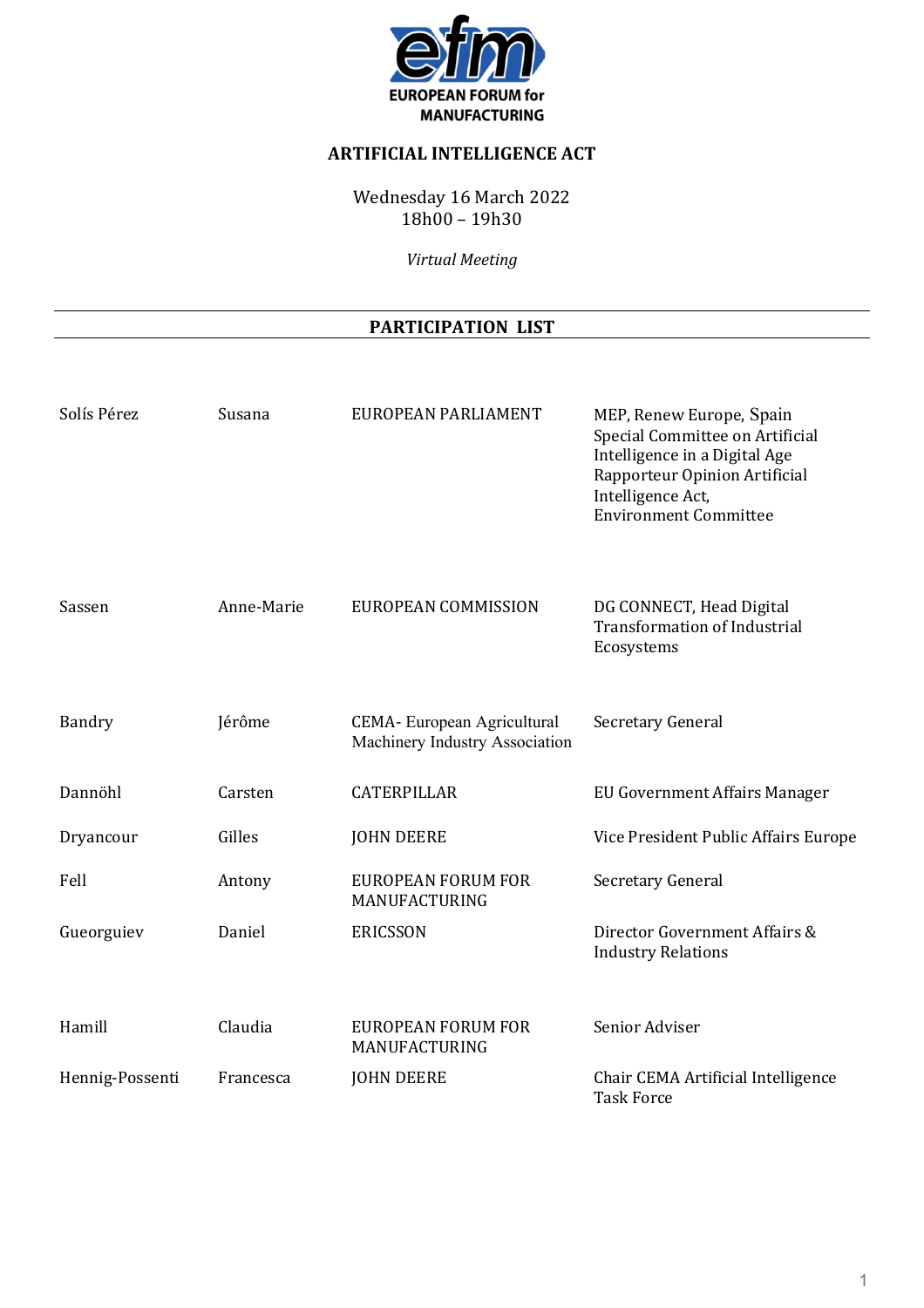

## **ARTIFICIAL INTELLIGENCE ACT**

Wednesday 16 March 2022 18h00 – 19h30

*Virtual Meeting* 

# **PARTICIPATION LIST**

| Kellerbauer | Holger     | <b>CATERPILLAR</b>                                                | Regional Compliance Liaison for<br>Europe                                                                                                                                    |
|-------------|------------|-------------------------------------------------------------------|------------------------------------------------------------------------------------------------------------------------------------------------------------------------------|
| Kovařík     | Ondřej     | EUROPEAN PARLIAMENT                                               | MEP, Renew Europe, Czech Republic<br>Intergroup on Artificial Intelligence<br>and Digital<br><b>Economic &amp; Monetary Affairs</b><br>Committee                             |
| Luykx       | Christoph  | Orgalim-Europe's technology<br>Industries                         | <b>Policy Director</b>                                                                                                                                                       |
| McReynolds  | Fergus     | Make UK                                                           | Director of EU & International<br>Affairs                                                                                                                                    |
| Moreau      | William    | CLEPA - European<br><b>Association of Automotive</b><br>Suppliers | Policy Manager - Advocacy & Market<br>Affairs                                                                                                                                |
| Penkova     | Tsvetelina | EUROPEAN PARLIAMENT                                               | MEP, S&D Bulgaria<br>Intergroup on Artificial Intelligence<br>and Digital<br>Industry, Research & Energy<br>Committee                                                        |
| Pihl        | Karl       | <b>ERICSSON</b>                                                   | <b>Head EU Affairs Office</b>                                                                                                                                                |
| Popovici    | Ana        | EUROPEAN PARLIAMENT                                               | Policy Adviser to Assita Kanko MEP<br><b>Vice Chair ECR</b><br>Civil Liberties, Justice & Home<br><b>Affairs Committee</b>                                                   |
| Puech       | Clara      | EUROPEAN PARLIAMENT                                               | <b>Policy Adviser</b><br>Anna-Michelle Askimakopoulou MEP<br>Vice Chair International Trade<br>Committee<br>Special Committee on Artificial<br>Intelligence in a Digital Age |
| Richmond    | Caroline   | <b>EUROPEAN FORUM FOR</b><br>MANUFACTURING                        | Coordinator                                                                                                                                                                  |